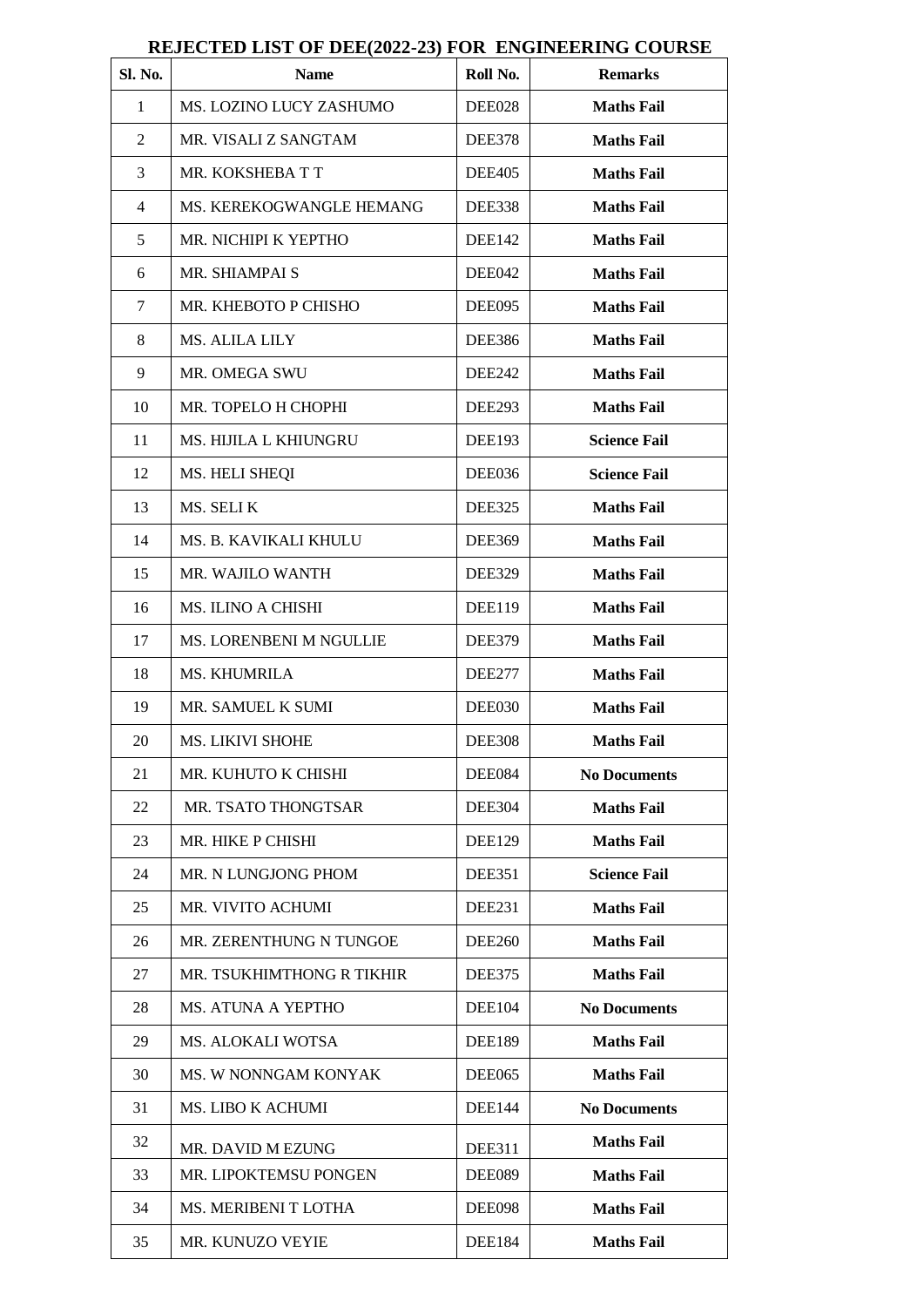| 36 | MR. NANWANG P KONYAK       | DEE061        | <b>Science Fail</b> |  |
|----|----------------------------|---------------|---------------------|--|
| 37 | MS. CHONGLEI C             | <b>DEE239</b> | <b>No Documents</b> |  |
| 38 | MR. YIMTO KUSUN            | <b>DEE350</b> | Fail                |  |
| 39 | MS. AKINA N YEPTHO         | <b>DEE344</b> | <b>Maths Fail</b>   |  |
| 40 | MR. IMKONGTOSHI LONGKUMER  | DEE050        | <b>Maths Fail</b>   |  |
| 41 | MR. ATO G                  | DEE162        | <b>Science Fail</b> |  |
| 42 | MR. ATOIKA T ZHIMO         | DEE151        | <b>No Documents</b> |  |
| 43 | MS. ETHEL TEP              | <b>DEE279</b> | <b>Maths Fail</b>   |  |
| 44 | <b>MS. NAOMI CHANG</b>     | <b>DEE407</b> | Fail                |  |
| 45 | MR. SUPULEMBA JAMIR        | <b>DEE424</b> | <b>No Documents</b> |  |
| 46 | MS. SEKHUMLA A             | <b>DEE341</b> | <b>Maths Fail</b>   |  |
| 47 | <b>MS. AGUNLUNGLIU</b>     | <b>DEE364</b> | <b>Maths Fail</b>   |  |
| 48 | MR. GIHUTO K. CHISHI       | <b>DEE131</b> | <b>Maths Fail</b>   |  |
| 49 | MR. CHONBEMO Z MURRY       | DEE097        | <b>Science Fail</b> |  |
| 50 | MR. LONGJOK KONYAK         | <b>DEE339</b> | Fail                |  |
| 51 | MR. WEWULO MERO            | <b>DEE096</b> | Fail                |  |
| 52 | <b>MS. MERCY SANGTAM</b>   | <b>DEE418</b> | <b>Maths Fail</b>   |  |
| 53 | MR. HINOKA T AYE           | <b>DEE294</b> | Fail                |  |
| 54 | <b>MS. PUTIRENLA AIER</b>  | <b>DEE228</b> | <b>Maths Fail</b>   |  |
| 55 | MR. KHITI KENT             | <b>DEE226</b> | <b>Maths Fail</b>   |  |
| 56 | <b>MS. ALINO A SWU</b>     | <b>DEE210</b> | <b>Science Fail</b> |  |
| 57 | <b>MS. KILIVI K ACHUMI</b> | DEE070        | <b>Maths Fail</b>   |  |
| 58 | MR. NOTO THAPRU            | <b>DEE422</b> | <b>Maths Fail</b>   |  |
| 59 | MR. NITO Y KIHO            | <b>DEE348</b> | <b>Maths Fail</b>   |  |
| 60 | MR. DIWIETHO D KATIRY      | DEE049        | <b>Maths Fail</b>   |  |
| 61 | MR. ARHANGBA               | <b>DEE287</b> | <b>Maths Fail</b>   |  |
| 62 | MS. LHOTOLI V CHISHI       | DEE055        | <b>Maths Fail</b>   |  |
| 63 | <b>MS. TOLIMI CHISHI</b>   | <b>DEE133</b> | Fail                |  |
| 64 | MR. LONGDIRI SANGTAM       | <b>DEE445</b> | <b>Maths Fail</b>   |  |
| 65 | MR. MOBA KONYAK            | DEE273        | <b>Maths Fail</b>   |  |
| 66 | MR. ASUCHU                 | DEE251        | Fail                |  |
| 67 | MR. ITO V SWU              | DEE011        | <b>Maths Fail</b>   |  |
| 68 | MR. KHRIEMETUO DZUVICHU    | <b>DEE283</b> | <b>Science Fail</b> |  |
| 69 | MR. PHILEMON KATH          | <b>DEE121</b> | <b>Maths Fail</b>   |  |
| 70 | MS. OLI                    | <b>DEE219</b> | <b>Maths Fail</b>   |  |
| 71 | MS. W PONGLOI KONYAK       | DEE355        | <b>Science Fail</b> |  |
| 72 | MR. SOLUN                  | <b>DEE401</b> | <b>Maths Fail</b>   |  |